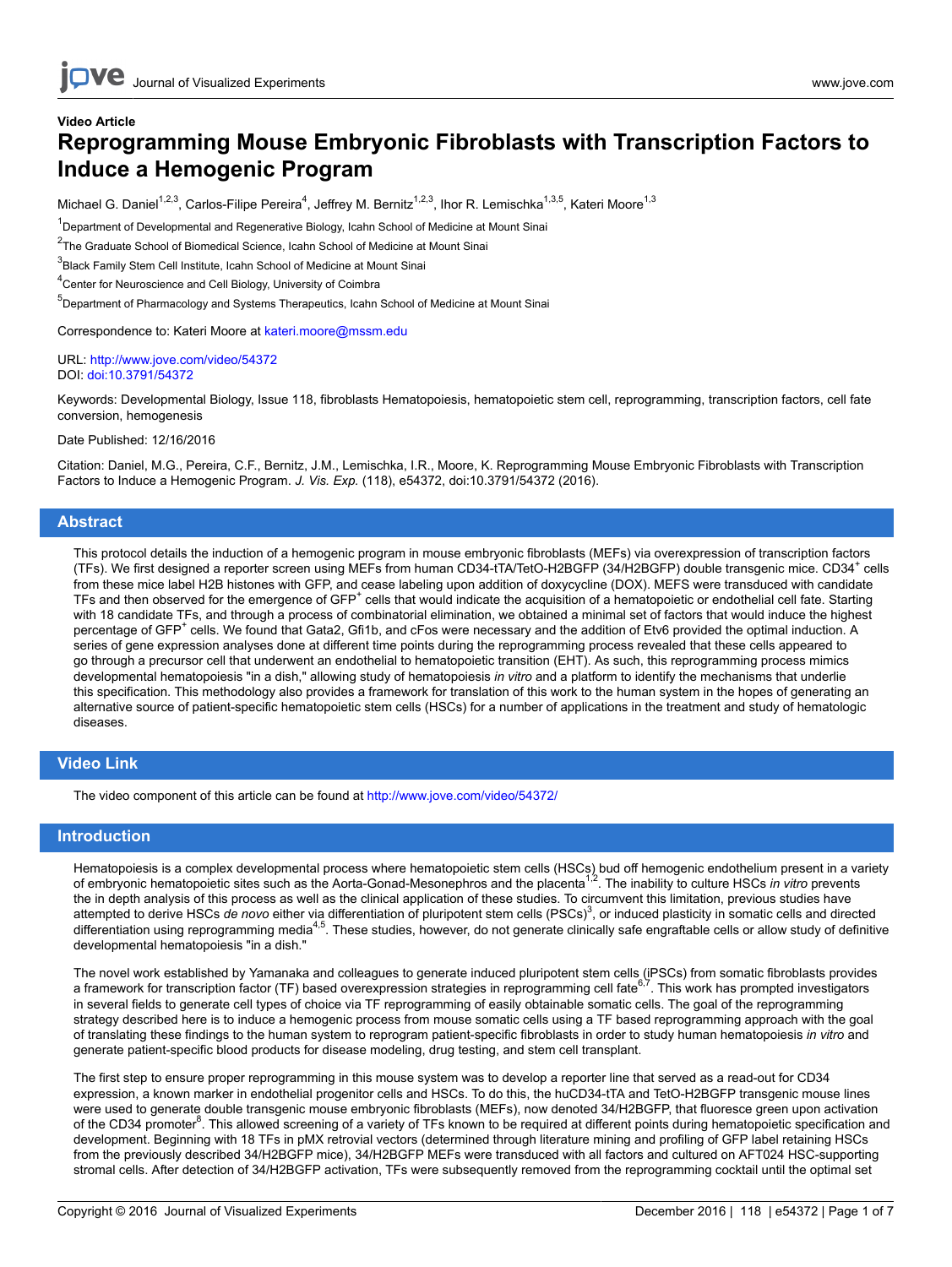**Ove** Journal of Visualized [Experiments](http://www.jove.com) [www.jove.com](http://www.jove.com)

of TFs for reporter activation was identified. After this initial screen, the factors were transferred to a DOX inducible pFUW vector system to allow controllable expression of the TFs. Since these two DOX controllable systems are incompatible (the 34/H2BGFP cells and the pFUW inducible vectors), MEFs from wild-type C57BL/6 mice were required. It was also necessary to provide an appropriate microenvironment to allow hemogenesis to proceed and create multilineage clonogenic progenitors.

Current studies attempting to reprogram somatic cells into hematopoietic stem and progenitor cells (HSPCs) have met varied levels of success<sup>9-11</sup>. To date, the generation of both mouse and human transplantable HSPCs with long term and self-renewing repopulating ability has not been achieved using the same set of TFs. In this protocol, we provide a detailed description of the previously established strategy to reproducibly induce hemogenesis in MEFs. We demonstrate that introduction of a minimal set of TFs (Gata2, Gfi1b, cFos, and Etv6) is capable of instigating a complex developmental program *in vitro* that provides a platform by which developmental hematopoiesis and clinical application of hematopoietic reprogramming can be further studied $^{12}$ .

### **Protocol**

Ethics statement: Mouse cell lines are derived following the animal care guidelines of the Icahn School of Medicine at Mount Sinai, and should be done in compliance with any host institution.

## **1. Mouse Embryonic Fibroblast (MEF) Isolation of C57BL/6 Mice**

- 1. Set up timed mating<sup>13</sup>. Once a vaginal plug is visualized, consider this Day 0.5.
- 2. Separate the plugged females on the plug date and check on them on Day 10-11 to confirm pregnancy.
- 3. On Day 13.5-14.5 euthanize pregnant female mice via  $CO<sub>2</sub>$  inhalation followed by cervical dislocation.
- 4. Soak pregnant female abdomen with 70% ethanol, dissect the abdominal cavity with sterile scissors and forceps down the midline, and surgically remove the uterine horns containing the embryos<sup>14</sup>. Take out the embryos gently while cutting off the remaining abdominal tissue. NOTE: Recover about 8 embryos with 4 on each side.
- 5. Place the uterine horns containing the embryos in a 10 cm dish with 5-10 ml of sterile chilled phosphate buffered saline (PBS).
- 6. With sterile scissors and forceps, make an incision along the uterine horns to isolate the sacs carrying the embryos. Transfer the sacs to a new 10 cm dish with 5-10 ml of sterile chilled PBS and place on ice.
- 7. Place a few of the sacs into a new 10 cm dish with 5-10 ml of sterile chilled PBS. Using sterile scissors and forceps gently cut open the sacs (without cutting too deep) in order to avoid piercing the embryos.
- 8. Separate the embryos from the placenta by cutting the umbilical cord.
- 9. Transfer the embryos to a new 10 cm dish containing 5-10 ml of chilled PBS and leave on ice while completing the remaining dissections.
- 10. Decapitate the embryos using sterile forceps. Carefully cut down the midline of the embryo using sterile scissors and forceps, starting from the decapitated area to open up the abdomen. Position forceps underneath the visceral organs (including the heart, liver, and lungs) and scrape them out<sup>15</sup>.
- 11. Cut the remaining tissue into small pieces using scissors and forceps and transfer to a 50 ml conical tube containing 10 ml of trypsin.
- 12. Pipet up and down with a 10 ml pipet 20-30 times to mix and dissociate the tissue.
- 13. Incubate the tissue and trypsin mix in a 37 °C water bath for 45 min, swirling occasionally.
- 14. Pipet up and down with a 10 ml pipet for about 5 minutes to mix the contents.
- 15. Add trypsinized cells to 3x volume of standard Dulbecco's Modified Eagle Medium (DMEM) with 10% fetal bovine serum (FBS), 10 µg/ml Penicillin/Streptomycin (P/S), and 1 mM L-Glutamine (L-GLUT) in 10 cm dishes (~10 ml) and culture at 37 °C until confluent (about 2-4 days). Culture about 1-2 embryos per 10 cm dish.

NOTE: Freeze cells once plates are confluent. Frozen cells can be thawed and passaged 2 more times. Cells can alternatively be split 2 times prior to freezing, and then once more after being thawed.

## **2. Viral Production**

- 1. Expand 293T cells in 10 cm plates with 10 ml DMEM with 10% FBS, 1% P/S, and 1% L-GLUT for transfection.
	- 1. Trypsinize 293T cells with 2 ml trypsin, incubate at 37 °C for 5 min, collect the cells into 15 ml tubes, spin at 300 x g, and plate appropriately (10 ml per 10 cm dish).
- 2. 24 hr prior to transfection, split confluent 10 cm plate of 293T cells 1:6 and seed in 10 cm gelatin coated (0.1% gelatin in PBS) plates. NOTE: 4 plates per virus will be required.
	- 1. To coat plates in gelatin, add at least 2 ml of the 0.1% gelatin solution to coat the bottom of 10 cm plates. Incubate at 37 °C for at least 20 min. Aspirate off gelatin prior to adding cells to the plates.
- 3. In a 15 ml tube, add 84 µg plasmid (e.g. Gata2, Gfi1b, cFos, or Etv6 (sub-cloned into the pFUW-TetO vector<sup>16</sup>) or FUW-M2rtTA<sup>17</sup>), 84 µg psPAX2, and 42 µg pMD2.G. Add water (H2O) to make up the volume to 2 ml. Prepare a tube for each factor (*e.g*. Gata2, Gfi1b, cFos, Etv6 and FUW-M2rtTA).
- 4. Add 250 µl of 2M CaCl<sub>2</sub> to each tube containing the 2 ml mixture composed of 84 µg of the chosen gene (Gata2, Gfi1b, cFos, Etv6 or FUW- $M2rTA$ ) + 84 µg psPA $X2$  + 42 µg pMD2.G + H<sub>2</sub>O.
- 5. Using a Pasteur pipet inserted into the pipet-aid, release bubbles into the 2.25 ml DNA + H<sub>2</sub>O + 2 M CaCl<sub>2</sub> mixture. As the bubbles are being produced, place the tip of a P1000 against the glass pipet and slowly eject 2 ml of 100 mM N,N-bis (2-hydroxyethyl)-2-aminoethane sulfonic acid (BES) saline down the Pasteur pipet 1 ml at a time.
- 6. Incubate all tubes in the culture hood at room temperature for at least 15 min.
- NOTE: The 4.25 ml mixture (now DNA +  $H_2O$  + 2M CaCl<sub>2</sub> + BES saline) will look slightly cloudy.
- 7. As the mixture incubates, aspirate media off 293T plates and add 10 ml DMEM + 10% FBS + 1 mM L-Glutamine + 25 nM chloroquine. NOTE: This media does not contain P/S.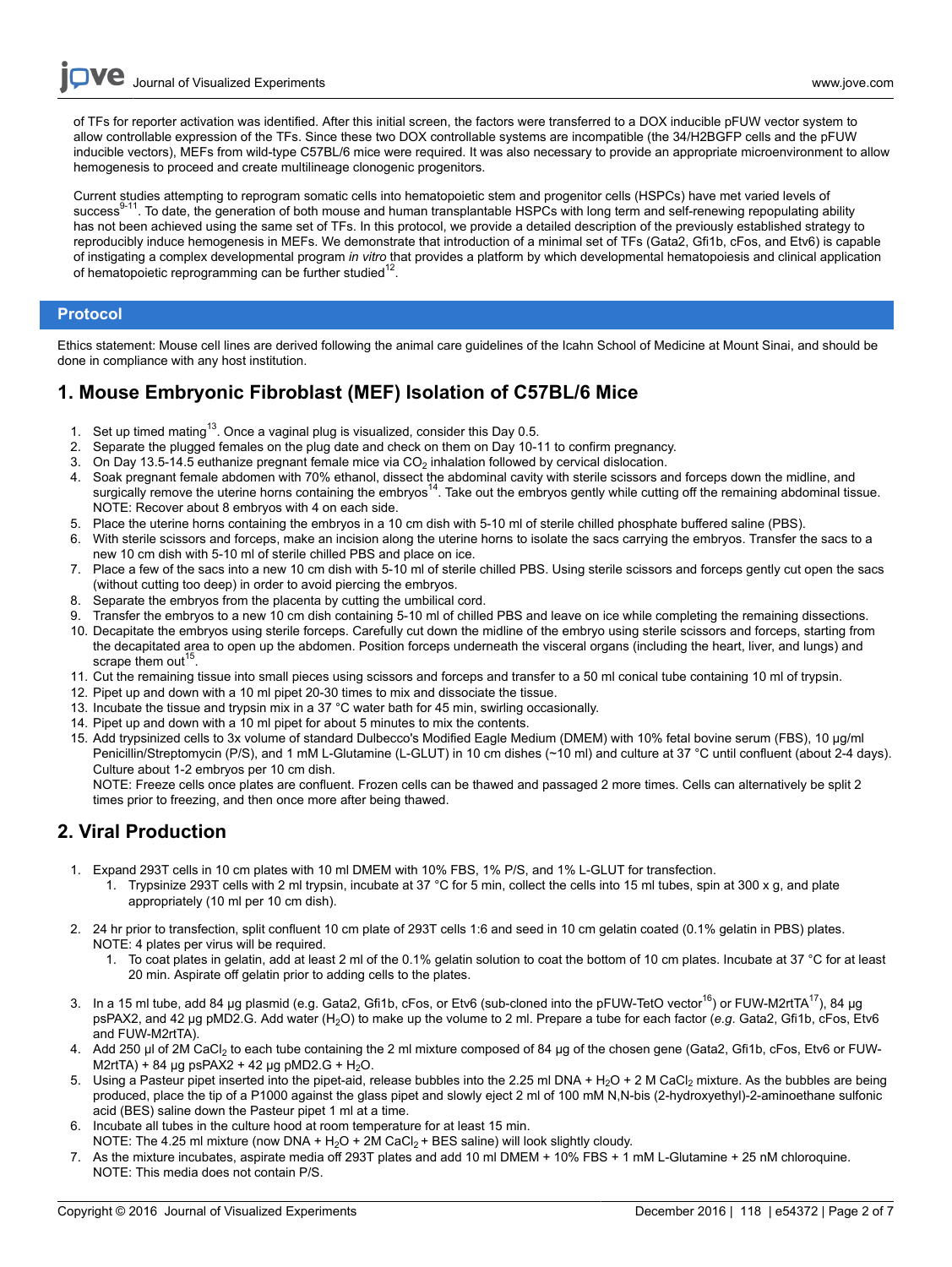- 8. After at least 15 min of incubation (or until changing media on 293T cells), add the 4.25 ml DNA + H<sub>2</sub>O + 2 M CaCl<sub>2</sub> + BES saline mixture drop wise to the 293T cells, distributing evenly across 4 cell plates per tube (i.e. slightly more than 1 ml of the mixture per plate). 9. Incubate plates overnight (O/N) at 37 °C.
- 10. 24 hr post incubation, replace media on all plates with 4 ml standard DMEM (see step 1.15).
- 11. Keep cells in a 32 °C incubator from now on.
- 12. 24 hr after step 2.10, collect media into separate 50 ml tubes. Replace the collected media from each plate with 4 ml of standard DMEM.
- NOTE: 4 plates per initial tube mixture results in 16 ml of collected media.
	- 1. After 12 hr of incubation, collect media again into the same 50 ml tubes and replace with another 4 ml of standard DMEM.
		- 2. After 12 hr of incubation, collect the media and add to the same 50 ml tubes.
		- NOTE: each tube should now contain about 48 ml of media containing virus.
- 13. To concentrate the collected virus, first filter the collected media through 0.45 µM low-protein binding filters.
- 14. Pour the filtered media containing virus into viral concentration centrifuge tubes (about 16 ml at a time).
- 15. Spin at 4,000 x g at 4 °C for 25 min and remove flow-through.
- NOTE: A small volume of concentrated media and virus will be visible in the filter.
- 16. Add another 16 ml of filtered virus-containing media to the concentrated media + virus volume remaining in the filter and mix by inverting the tube.
- 17. Spin tube again at 4,000 x g at 4 °C for 25 min and discard flow-through.
- 18. Add remaining filtered collection to the concentrated media + virus volume left in the filter and mix by inverting the tube.
- 19. Spin once more at 4,000 x g at 4 °C for 10-20 min (depending on the volume in the filter) and ensure that the remaining volume of concentrated media + virus left in the filter is about 1 ml. If greater than 1 ml of concentrated media + virus remains in the filter, spin again at 4,000 x g for 1 min and repeat until 1 ml is left in the filter.
- 20. Aliquot 200 µl of the concentrated virus into 1.5 ml tubes and freeze at -80 °C or use immediately.

# **3. MEF Reprogramming**

- 1. Pre-coat 6 well-plates with 0.5 ml of 0.1% gelatin in PBS per well, ensuring that the gelatin covers the entire area of the well. Place in a 37 °C incubator and incubate for at least 20 min. After incubation, remove the plates and aspirate the gelatin.
- 2. Plate MEFs with standard DMEM at a density of 25,000 cells per well (150,000 cells per 6-well plate) on the gelatinized 6-well plate(s) from step 3.1 and allow to settle O/N in a 37 °C incubator.
- 3. Prepare a 100 µl virus cocktail by mixing 50 µl M2rtTA and the remaining 50 µl a mix of Gata2, Gfi1b, cFos, and Etv6 (12.5 µl each).
- 4. Aspirate media from MEFs and add 2 mL standard DMEM with 8 µg/ml hexadimethrine bromide.
- 5. Transduce each well of the MEF plates with 15 µl of the virus cocktail and incubate O/N at 37 °C.
- NOTE: This is Day 0 of the reprogramming process.
- 6. On Day 1, after 16-20 hr of incubation, replace media with 2 ml fresh standard DMEM supplemented with 1 µg/ml DOX per well.
- 7. Prepare hematopoietic culture media supplemented with hydrocortisone (10<sup>-6</sup> M), 100 ng/ml stem cell factor (SCF), 100 ng/ml Fms-related tyrosine kinase 3 ligand (Flt3L), 20 ng/ml interleukin-3 (IL-3), 20 ng/ml interleukin-6 (IL-6), and 1 µg/ml DOX.
- 8. On Day 4 aspirate media from each well and wash cells with 1 ml of PBS per well.
- 9. Aspirate PBS, dissociate cells using 1 ml of 0.05% trypsin per well and collect the cells.
- 10. Count cells with a hemocytometer, spin at 300 x g for 5 min, resuspend in 12 ml of hematopoietic media described in step 3.7 and plate 60,000 cells per 6-well plate on 0.1% gelatin coated plates (2 ml per well, 10,000 cells per well).
- 11. Replace media with fresh supplemented hematopoietic culture media every 6 days for the duration of culture (35 to 36 days).
- 12. Analyze either intermediate cells or emerging hematopoietic-like cells via immuno-staining<sup>12</sup>, FACS analysis<sup>8,12</sup>, qRT-PCR<sup>12</sup>, and mRNA sequencing<sup>12</sup> to confirm the acquisition of hemogenic endothelial or HSC-like markers and gene expression.

# **4. Placental Aggregation and Colony Forming Unit (CFU) Assays in Methylcellulose**

- 1. Dissect placentas from pregnant C57BL/6 mice as previously described<sup>18</sup> at E12.5 and keep tissue on ice.
- 2. To start placenta dissociation<sup>19</sup>, wash placental tissue in 2-5 ml of 0.2% collagenase type I in PBS with 20% FBS and mechanically dissociate with an 18G needle fitted into a 5 ml syringe by passaging the placenta and PBS through the needle at least 3 times.
- 3. After mechanical dissociation, keep placental cells in 2-5 ml of collagenase solution at 37 °C for 1.5 hr.
- 4. Passage cells through 20-25 G needles fitted onto 5 ml syringes several times to further mechanically dissociate the placental cells.
- 5. Filter single cell suspensions through 70 µm cell strainers.
- 6. Count cells with a hemocytometer and irradiate at 2,000 cGy for mitotic inactivation<sup>20</sup>.
- 7. Add 10 ml of hematopoietic culture media supplemented with 100 ng/ml SCF, 100 ng/ml Flt3L, 20 ng/ml IL-3, 20 ng/ml IL-6, and 10 ng/ml thrombopoietin (TPO) to a 10 cm dish. NOTE: DOX is not required at this stage.
- 8. Place a 0.65 µm filter directly on hematopoietic culture media in the dish, allowing it to float to create a liquid-gas interface and set the dish aside.
- 9. Dissociate day 25 transduced MEFs (derived from step 3.11) as described in steps 3.8-3.10 and mix 33,000 of the transduced MEFs with 167,000 cells of the placental aggregates from step 4.6 (1:6 ratio).
- 10. To generate an aggregate<sup>18,21</sup>, first spin down the MEF and placental cell mix from step 4.9 for 5 min at 300 x g. Aspirate the media and resuspend the pelleted cells in 30-50 µl of standard DMEM using a P200 pipette, drawing the single cell suspension into the 200 µl nonbevelled pipette tip.
- 11. Occlude the pipette tip with paraffin film. Place the blocked tip into a 15 ml centrifuge tube and spin down for 5 min at 300 x g so a pellet forms at the covered end of the tip.
- 12. Remove the tip from the 15 ml tube carefully and place the tip onto the end of the P200 pipette. Discard the paraffin film and extrude the cell pellet onto the floating filter from step 4.8. NOTE: Plate at most 3 aggregates per filter.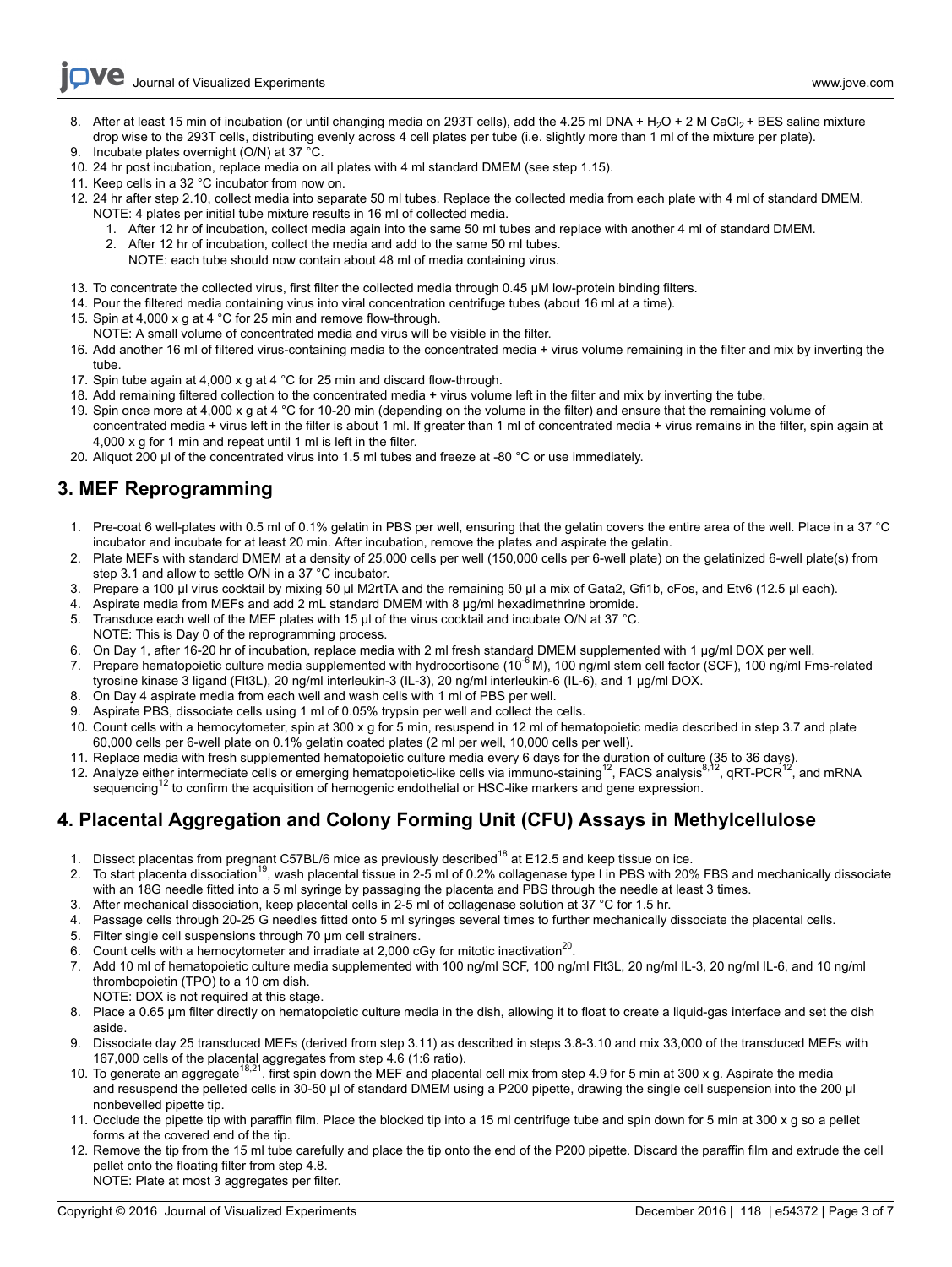Journal of Visualized [Experiments](http://www.jove.com) [www.jove.com](http://www.jove.com)

- 13. Culture the aggregates on the floating 0.65 µm filters for 4-5 days in 37 °C with 5% CO<sub>2</sub>.
- 14. Collect the aggregates (at most 3 per filter) with a cell scraper, combine them, and digest with 0.2% collagenase, following the same protocol as done with the whole placentas to dissociate the cells (steps 4.2-4.5).
- 15. After dissociation, wash the aggregates with 2-5 ml of PBS supplemented with 5% FBS and spin down cells at 300 x g for 5 min.
- 16. Resuspend the aggregates in 500 µl of DMEM without FBS, P/S, or L-GLUT. Take this 500 µl resuspension and add it to 3 ml 1% methylcellulose media supplemented with 10 ng/ml of TPO, carefully avoiding the formation of bubbles. Plate equal volumes of this mixture in 3 35 x 10 mm non-treated culture dishes for CFU assays<sup>1</sup> .
- 17. As a control, culture irradiated placental aggregates without mixing in reprogrammed MEFs 4-5 days and place in CFU assays as described above in steps 4.7-4.16.
- NOTE: These aggregates alone do not form colonies.
- 18. Count hematopoietic colonies manually under the microscope after 10-14 days of culture at 37 °C with 5% CO<sub>2</sub>.
- 19. Cytospin<sup>22</sup> picked colonies to show morphological phenotype of single cells.

### **Representative Results**

Hematopoiesis is a complex developmental process that begins in various embryonic sites. Hemogenic endothelial cells reside in these sites and give rise to HSCs via cell budding<sup>23</sup>. This process currently cannot be reproduced by placing HSCs or hematopoietic precursors in culture, necessitating a methodology to somehow obtain these cells *in vitro*, either by HSPC expansion *ex vivo* or generation *de novo*. This protocol demonstrates our novel technology that attempts to obtain these cells via TF overexpression in MEFs.

**Figure 1** illustrates the overall reprogramming process. After MEF generation and expansion, cells are transduced with Gata2, Gfi1b, cFos, Etv6 and FUW-M2rtTA. After 3 days of expansion and exposure to DOX to begin transgene activation, cells are dissociated and split on Day 4 onto gelatin coated plates and grown in supplemented hematopoietic media.

Following prolonged culture post transduction with reprogramming media, cells adopt clear morphological changes. At Day 20 cells adopt endothelial morphology distinct from MEFs. Further culture to Day 35 results in several round hematopoietic-like cells emerging from the endothelial-like intermediates that are GFP<sup>+</sup> (when using the 34/H2BGFP MEFs) and stain positive for the hematopoietic markers Sca1 and CD45 (**Figure 2**). This staining demonstrates that these cells gain phenotypic markers suggestive of hemogenic induction. Further culture results in cells expressing CD45 while maintaining expression of the huCD34 reporter. Upon placental aggregation culture cells adopt clonogenic potential and generate colonies in methylcellulose containing various hematopoietic morphologies and blast-like cells (**Figure 3**).



**Figure 1: Strategy for hemogenic induction in MEFs.** Diagram illustrating the reprogramming process and each step within it. The general reprogramming process first involves MEF expansion, followed by splitting at the appropriate density into gelatin-coated 6-well plates. Cells are then transduced with the cocktail of Gata2, Gfi1b, cFos, Etv6, and FUW-M2rtTA. Cells are further cultured with standard DMEM supplemented with DOX. At Day 4 cells are trypsinized and split into 6-well plates. Every 6 days media is changed and at chosen time points cells can be analyzed by FACS, CFU, or gene expression assays. [Please click here to view a larger version of this figure.](http://ecsource.jove.com/files/ftp_upload/54372/54372fig1large.jpg)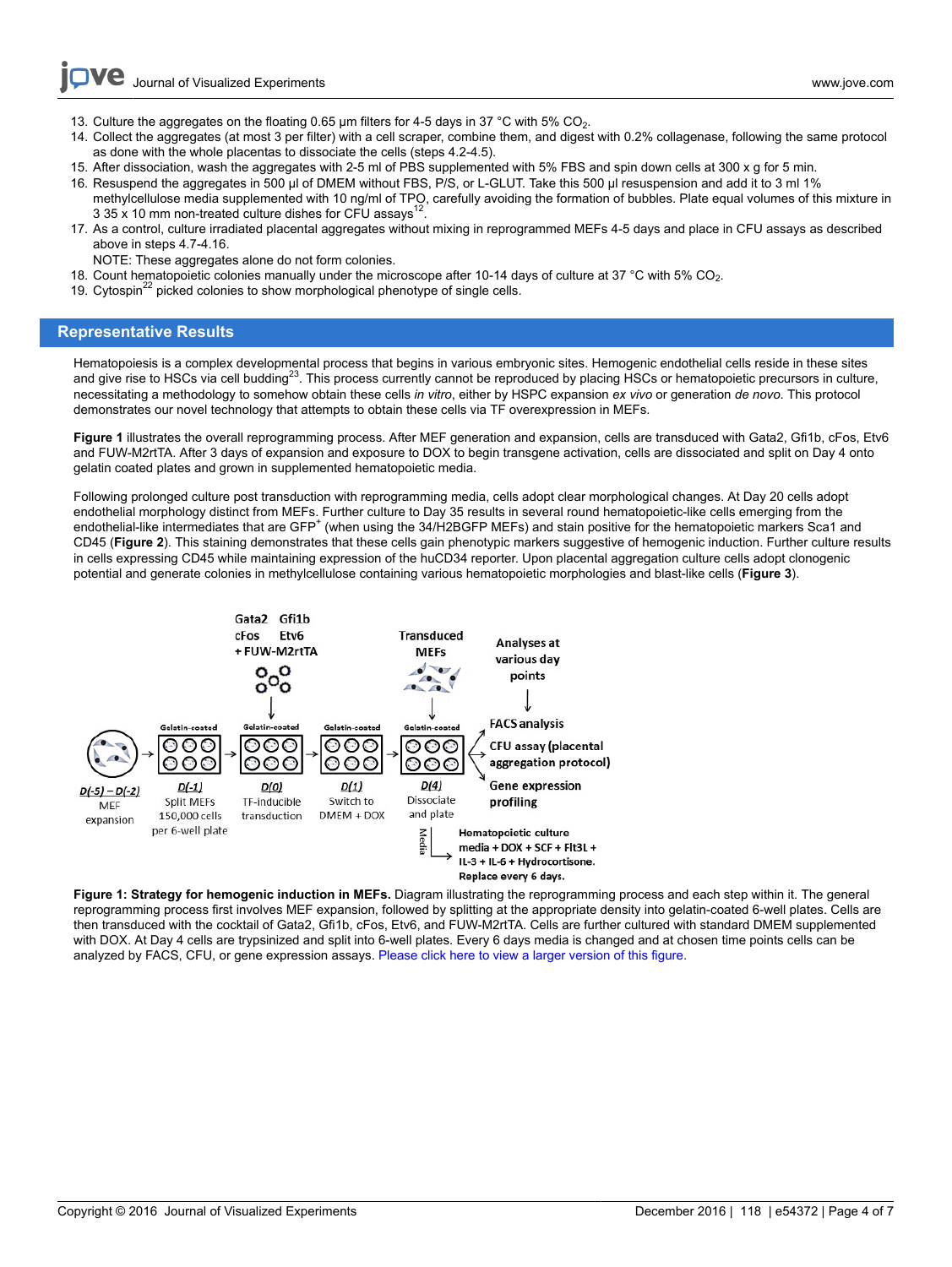

**Figure 2: Induction of hematopoietic cells emerging from precursors.** Cells positive for 34/H2BGFP stained for Sca1 and CD45 demonstrate induction of a hemogenic program. (**A**) This image shows a merge of cells stained for CD45 and Sca1 while fluorescing GFP with a underlying brightfield image of the reprogrammed cells. Only a subset of the flat cell population expresses Sca1, an endothelial/hemogenic marker, and only rounded hematopoietic-like cells emerging from these cells stain red for CD45, a pan-hematopoietic marker. (**B**) This image shows the stained and GFP fluorescent cells without the brightfield image, clearly showing close association of CD45<sup>+</sup> cells with the Sca1<sup>+</sup> cells. Scale bar = 100 µM. [Please click here to view a larger version of this figure.](http://ecsource.jove.com/files/ftp_upload/54372/54372fig2large.jpg)



**Figure 3: Generation of CD45<sup>+</sup> hematopoietic cells**. (**A**) About 12.7% of 34/H2BGFP MEFs transduced with Gata2, Gfi1b, cFos, and Etv6 are GFP<sup>+</sup>CD45<sup>+</sup> after 35 days of reprogramming. Clear myeloid morphologies and blast-like cells can be seen following H&E staining (B) after cytospin of CD45<sup>+</sup> sorted cells plated in methylcellulose for 10-14 days. This demonstrates the clonal multilineage potential of the reprogrammed cells that adopt hematopoietic function after transduction with this minimal set of TFs. Scale bar = 100 µM. [Please click here to view a larger](http://ecsource.jove.com/files/ftp_upload/54372/54372fig3large.jpg) [version of this figure.](http://ecsource.jove.com/files/ftp_upload/54372/54372fig3large.jpg)

### **Discussion**

Generating HSPCs *de novo* from easily attainable somatic cells offers a unique method to study hematopoiesis *in vitro*, and the opportunity to potentially apply this technology to the human system. This translation would generate a new tool to study human hematologic disease in a dish, as well as provide drug testing platforms and gene targeting opportunities to treat numerous disorders with novel therapeutics or HSC transplants. In the field, recent studies have expanded on the ability to generate HSPCs *de novo*, demonstrating the importance of several features of the reprogramming process. These include the choice of the starting cell populations and TF cocktails, as well as how culture conditions (co-culture niche) and supplementation (cytokines, small molecules, etc.) significantly impact the efficiency of reprogramming<sup>24</sup><br>Several studies are applying reprogramming technology to the human system withou 24-26 . Several studies are applying reprogramming technology to the human system without traveling through a pluripotent intermediate,<sup>2</sup> undesirable step in these processes.

Here is a protocol that was the first to generate HSC-like cells from somatic cells via a developmental process while avoiding the use of the pluripotency factors and the formation of pluripotent intermediates. The generated HSC-like cells appear to develop via a developmental process, first requiring cells to travel through a hemogenic endothelial intermediate similar to an EHT. At Day 20 of reprogramming endotheliallike intermediates form that contain endothelial and hematopoietic gene expression profiles. HSC-like cells emerge from these intermediate cells at Day 35 that contain cell surface immuno-phenotypes and gene expression profiles highly similar to HSCs and can produce erythroid and myeloid colonies in CFU assays. This suggests that, unlike most other studies, this reprogramming protocol recapitulates a complex developmental process *in vitro*, and can permit further study of hematopoiesis and hematologic disease processes that involve embryonic hematopoiesis. These studies allow further research on how to treat and cure the multitude of hematologic disorders that exist, and how to manipulate hematopoiesis to this end. This can be done by inducing a hemogenic program in patient-specific fibroblasts to establish *in vitro*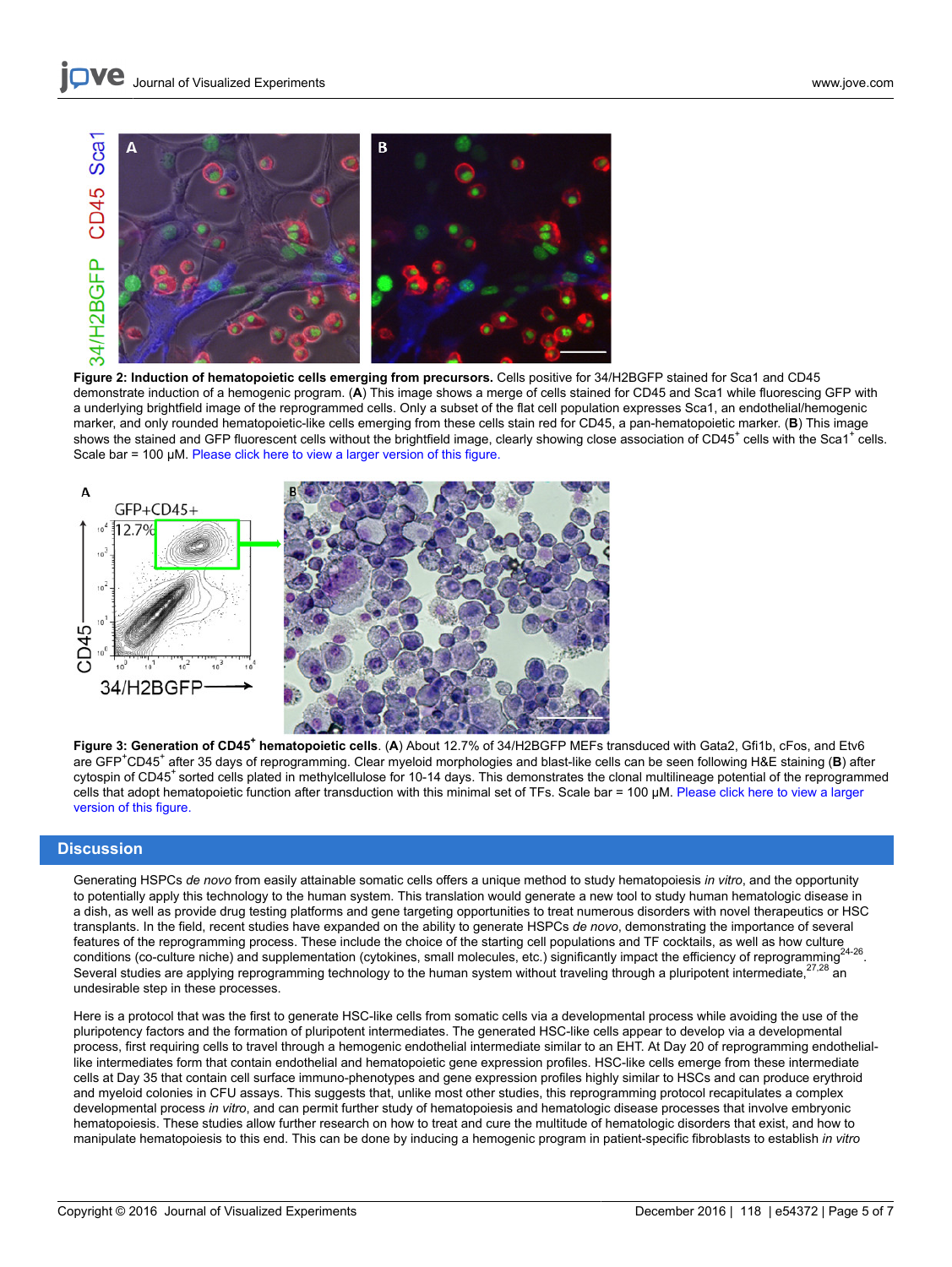disease models. With these models, normal and diseased hematopoiesis can be finely dissected and studied, as well as subjected to drug screens and gene editing to treat/correct hematopoietic defects associated with the disease of interest.

Using mouse fibroblasts supports various beneficial qualities of this reprogramming process. The fibroblasts themselves are easy to obtain from donor mice, making cell acquisition simple. Translating this technology to humans would thus only necessitate patient skin samples, making acquisition of patient-specific blood products and subsequent cell testing a viable option for hematologic disease treatment. Additionally, fibroblasts are very epigenetically distinct from hematopoietic cells, demonstrating the ability of the chosen TFs in this reprogramming protocol to both epigenetically repress fibroblast identity, and also to instigate a hemogenic program by altering the epigenetic memory of the starting cells<sup>29,30</sup>. Although transplantation studies do not yet demonstrate full multilineage engraftment function of these derived cells, seeing if these factors induce a hemogenic program that generates fully functional hematopoietic cells in the human system will be of great interest.

Several steps within this protocol can be modified in case of difficulty during the reprogramming, such as the number of cells plated prior to transduction and the amount of virus used for transduction. Optimal results were seen using 150,000 cells per 6-well plate (step 3.2) with the previously described volume of virus (steps 3.3 and 3.5), but more cells can be used in case of cell death upon exposure to the virus. Similarly, smaller volumes of virus can be used should cell death be an issue, as long as reprogramming proceeds as described (that can be checked via FACS analysis, CFU assays, and gene profiling). Ensuring that steps 2.13-2.19 yield proper amounts of virus is required for the success of the rest of the protocol. Steps 3.5-3.7 are also critical, as successful transduction of cells is crucial for inducing this hemogenic program. The appropriate amount of DOX per well of transduced cells must be kept consistent and fresh to ensure expression of the transgenes (thus necessitating the frequent media changes). Though not absolutely necessary, cell culture in the dark when using DOX may help prevent loss of DOX function. After transduction, cells should be closely monitored under the microscope by morphology and assayed by various analytical methods (such as FACS and CFU assays) to ensure successful viral transduction and reprogramming. Reprogrammed cells may not adopt as many morphological changes as expected, requiring the previously mentioned analytical methods to serve as the best indicators of proper reprogramming.

Recent studies have utilized different features of this reprogramming protocol, such as Gata2 in the TF cocktail or fibroblasts as the starting<br>cell population<sup>31-33</sup>. These methodologies also appear to induce developmenta have shown the importance of the hematopoietic niche during reprogramming<sup>9,10,25,26</sup>. Identifying all the factors that assist in reprogramming will be essential to develop the protocol that generates *bona fide* HSCs from easily attainable patient-specific cells. In summary, here we describe a strategy to generate HSC-like cells from an induced developmental process in mouse fibroblasts via inducible Gata2, Gfi1b, cFos, and Etv6 overexpression. This technology will be translated to the human system, where, in combination with other published studies, will allow generation of patient-specific blood products suitable for a variety of clinical applications.

#### **Disclosures**

The authors have no conflict of interest to disclose.

### **Acknowledgements**

This work was supported by an NHLBI grant to K.M. and I.R.L. (1RO1HL119404). Carlos-Filipe Pereira was the recipient of a Revson Senior Biomedical Fellowship. We gratefully acknowledge the Mount Sinai hESC/iPSC Shared Resource Facility and S. D'Souza for assistance with materials and protocols. We also thank the Mount Sinai Flow Cytometry, Genomics, and Mouse facilities.

#### **References**

- 1. Zovein, A. C. *et al.* Fate tracing reveals the endothelial origin of hematopoietic stem cells. *Cell Stem Cell.* **3** (6), 625-636 (2008).
- 2. Bertrand, J. Y. *et al.* Haematopoietic stem cells derive directly from aortic endothelium during development. *Nature.* **464** (7285), 108-111 (2010).
- 3. Papapetrou, E. P., & Sadelain, M. Reconstructing blood from induced pluripotent stem cells. *F1000 Med Rep.* **2** (2010).
- 4. Szabo, E. *et al.* Direct conversion of human fibroblasts to multilineage blood progenitors. *Nature.* **468** (7323), 521-526 (2010).
- 5. Mitchell, R. *et al.* Molecular evidence for OCT4-induced plasticity in adult human fibroblasts required for direct cell fate conversion to lineage specific progenitors. *Stem Cells.* **32** (8), 2178-2187 (2014).
- 6. Takahashi, K., & Yamanaka, S. Induction of pluripotent stem cells from mouse embryonic and adult fibroblast cultures by defined factors. *Cell.* **126** (4), 663-676 (2006).
- 7. Takahashi, K. *et al.* Induction of pluripotent stem cells from adult human fibroblasts by defined factors. *Cell.* **131** (5), 861-872 (2007).
- 8. Qiu, J., Papatsenko, D., Niu, X., Schaniel, C., & Moore, K. Divisional history and hematopoietic stem cell function during homeostasis. *Stem Cell Reports.* **2** (4), 473-490 (2014).
- 9. Riddell, J. *et al.* Reprogramming committed murine blood cells to induced hematopoietic stem cells with defined factors. *Cell.* **157** (3), 549-564 (2014).
- 10. Sandler, V. M. *et al.* Reprogramming human endothelial cells to haematopoietic cells requires vascular induction. *Nature.* **511** (7509), 312-318 (2014).
- 11. Daniel, M. G., Pereira, C. F., Lemischka, I. R., & Moore, K. A. Making a Hematopoietic Stem Cell. *Trends Cell Biol.* (2015).
- 12. Pereira, C. F. *et al.* Induction of a hemogenic program in mouse fibroblasts. *Cell Stem Cell.* **13** (2), 205-218 (2013).
- 13. Mader, S. L., Libal, N. L., Pritchett-Corning, K., Yang, R., & Murphy, S. J. Refining timed pregnancies in two strains of genetically engineered mice. *Lab Anim (NY).* **38** (9), 305-310 (2009).
- 14. Jain, K., Verma, P. J., & Liu, J. Isolation and handling of mouse embryonic fibroblasts. *Methods Mol Biol.* **1194** 247-252 (2014).
- 15. Bryja, V., Bonilla, S., & Arenas, E. Derivation of mouse embryonic stem cells. *Nat Protoc.* **1** (4), 2082-2087 (2006).